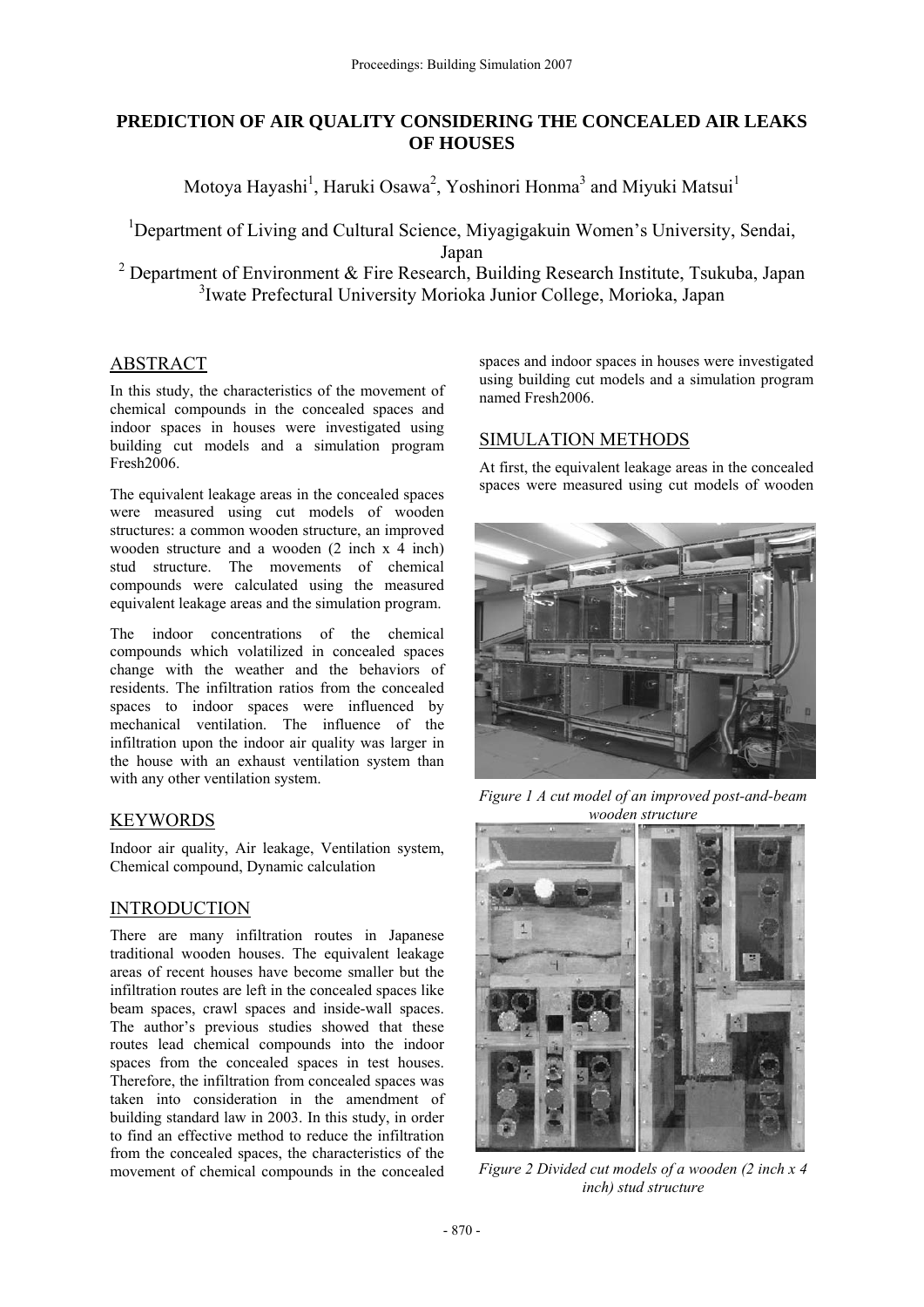structures: a common post-and-beam wooden structure, an improved post-and-beam wooden structure built according to the latest building insulation code and a wooden (2 inch x 4 inch) stud structure built according to the latest building insulation code. This code was established in 1999.

It was difficult to measure the equivalent leakage areas in the concealed spaces. So the cut models of these structures were constructed in a laboratory in Miyagigakuin Women's University. Figure 1 shows a cut model of improved post-and-beam wooden structure. The sizes of the elements of the cut model are the same as those of elements of real houses but the height of the cut model was lower than the real houses. A cut model of improved post-and-beam wooden structure built according to the latest insulation code was as the same size. These cut models include several leakages in the concealed spaces of the houses. Cut models of a wooden (2 inch x 4 inch) stud structures were made in another method. Figure 2 shows divided cut models of wooden (2 inch x 4 inch) stud structures. Some partial cut models were made in order to save the space to measurement. These cut models were built by carpenters in the laboratory.

Leakage areas in the concealed spaces and the leakage areas between the concealed spaces and indoor spaces were measured using mass-flow controllers and pressure analyzers. Figure 3 shows the measurement system. When the leakage areas between cell1 and cell2 are measured, cell1 must be opened to the outside and the air pressures of cell3 and cell4 have to be controlled to meet the pressure of cell2. On this condition the air of cell2 goes only to cell1. The airflow rate from cell2 to cell1 accords the air flow rate through the mass-flow controller between the air tank and cell2, so the air flow rate can be known. Figure 4, Figure 5 and Figure 6 show the equivalent leakage areas per 1m of each structure.

Next, the movements of chemical compounds were calculated using the simulation program. The program simulates the temperatures, the air flow rates, the concentrations and the generation rates of pollutants like formaldehyde, carbon dioxide:  $CO<sub>2</sub>$ using the NHK standard living schedule model and the HASP weather data on Tokyo.

The simulation program was written in 1996, and was named 'Fresh96'. It was composed of the following three calculation methods.

Dynamic thermal calculation of the temperature, heating and cooling loads: the calculation method was devised by Prof. Aratani: Hokkaido University in 1974. The initial responses of the thermal-flow rates are calculated and the functions of the



*Figure 3 Measurement systems to measure leakage areas between cells* 



*Figure 4 Leakage network of a common post-andbeam structure (cm2/m)* 



*Figure 5 Leakage network of an improved post-andbeam structure (cm2/m)* 



*Figure 6 Leakage network of a wooden (2 inch x 4 inch) stud structure (cm2/m)*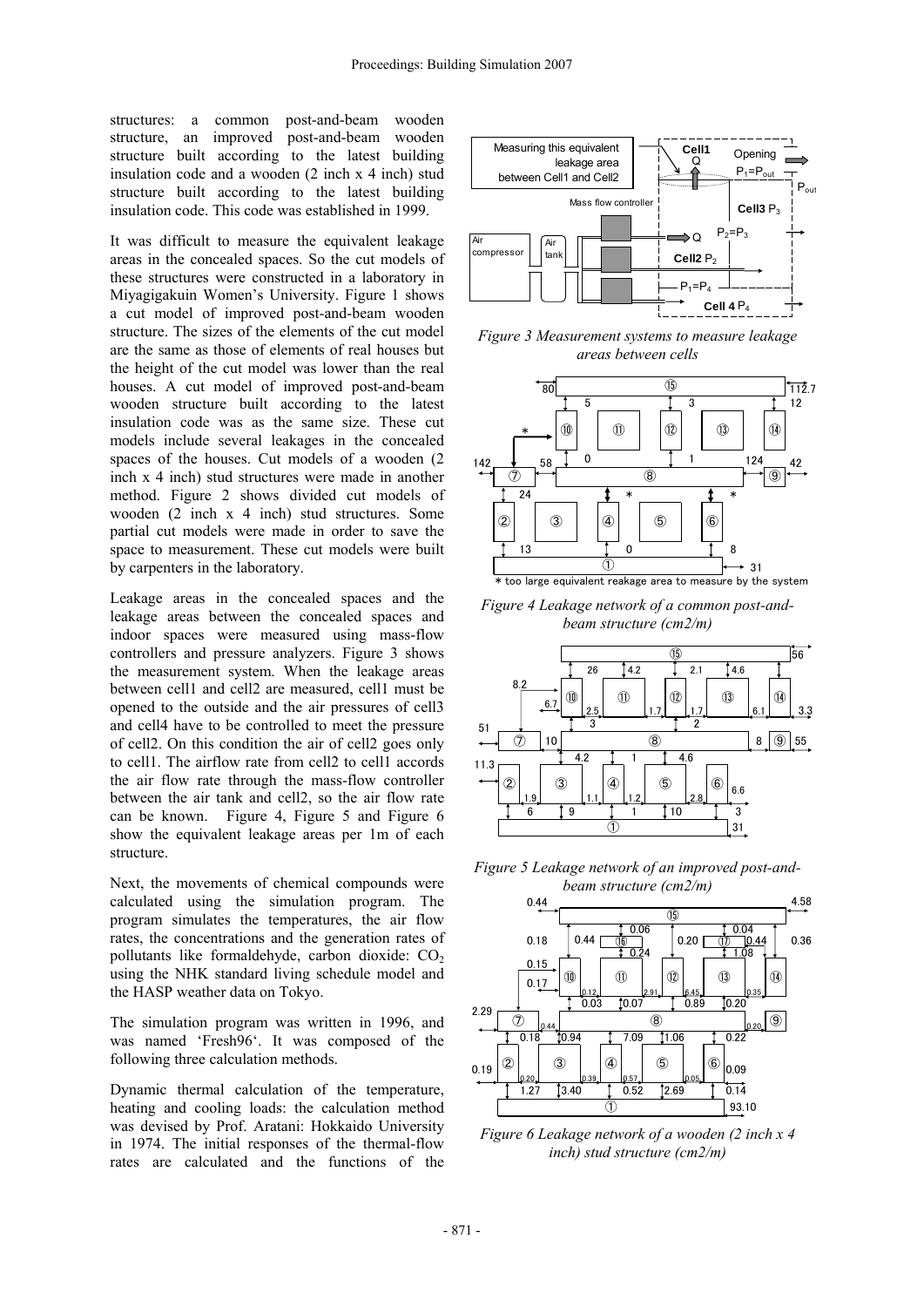responses are described as the following equation in order to increase the speed of the calculation.

$$
h(t) = B_0 + \Sigma B_m e^{-\beta m \cdot t} + q \cdot \delta(t) \dots \dots \dots \dots (1)
$$

Where,  $h(t)$  the initial response of thermal-flow rate, B<sub>0</sub> the steady value of thermal flow rate,  $q = \sum B_m / \beta_m$ and *δ(t)* Delta function.

The temperatures and the heating and cooling loads are calculated with the above equation using Duhamel's integration method. The temperature and the heat loads are calculated using the calculated temperatures in the other rooms and the calculated ventilation rates as the values Δt before. In the following case studies, the interval time Δt was decided to be 5 minutes. The values are calculated using the standard weather data from Society of Heating, Air-conditioning and Sanitary Engineers of Japan and the rates of solar radiation through the windows are calculated considering the effect of shades. The thermal loads by the human behaviors such as cooking, watching television and cleaning rooms, are calculated from the daily schedule model of a family. The air-conditioner and the windows are operated to make the indoor climate comfortable considering the daily schedule of a family. The airconditioning systems and the windows are controlled as follows: The room temperatures are controlled to be above 22deg.C with a central heating system. The room temperatures are controlled to be above 22deg.C and below 28deg.C by opening windows in houses with a central heating system. The room temperatures are controlled to be below 28deg.C by cooling the rooms.

Calculation of air flow rate in the multi-cell system using the equation of the power at the openings: the airflow rates are calculated using the following equations which are led by the balances of power at openings.

$$
[D] \cdot \{q^n\} + [K] \{[qdt\} = \{F_{wind}\} + \{F_{temp}\} + \{F_{fan}\} \dots (2)
$$

where *q the* airflow rate, n the exponent of airflow friction, *[D]* the matrix of airflow friction, *[K]* the matrix of room air elasticity, *{Fwind}* the power of wind,  ${F_{temp}}$  the power by the room air density  ${F_{fan}}$ the power of fan.

The equations can be solved using Newmark's numerical integration method. The ventilation rates are calculated considering the stack effect, the wind pressure and the mechanical power using the standard weather data, the ratios of the wind pressure, the ratio of wind speed considering the circumstances and the performance of the fans. In the case of the following studies, the ratio of wind speed at the town to the speed at the plain flat ground was 0.4.

 Dynamic calculation of concentrations of pollutants using the equation of the amount of pollutants: the





*Figure 7 Calculated emission rates of CO<sub>2</sub>* 



 *Figure 8 Building model for simulations* 



*Figure 9 Window of Fresh2006 during calculation* 

concentrations of pollutants in each room are calculated using the following equations which are led by the balance of the volume of the pollutants.

$$
[Q] \cdot \{C(t)\} + [V] \cdot \{C'(t)\} = \{M(t)\} \dots \dots \dots (3)
$$

where  $[O]$  the matrix of airflow rate  $O(i,j)$ : the airflow rate from room-i to room-j, *Q(k,k)= -*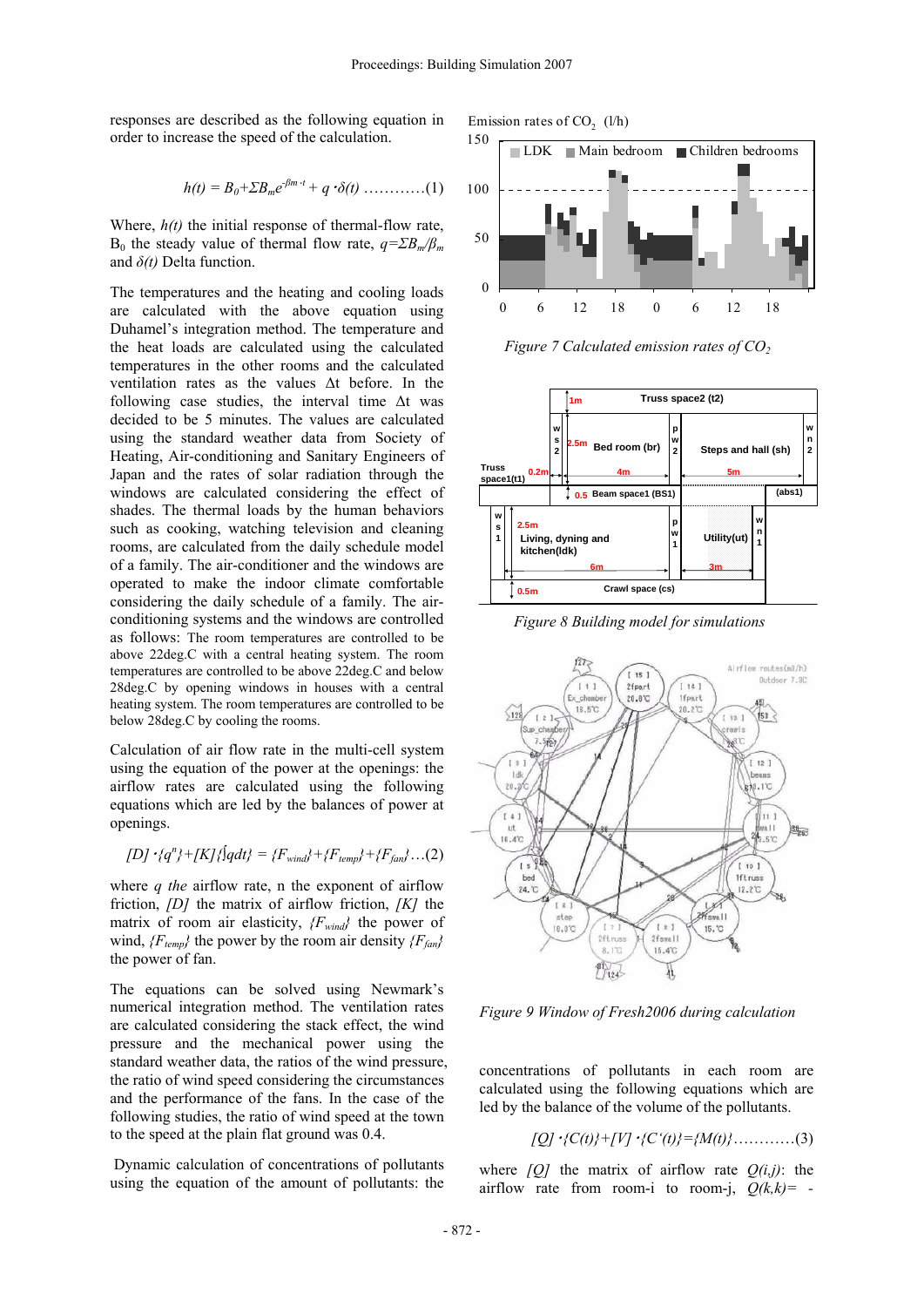*Σ*<sub>*k* $\langle$ *i*</sub> $Q$ (*k,i*), *C*(*t*) the concentration of a pollutant, *[V]* the volume of rooms, *{M}* the emission rates of a pollutant in each room.

The equations can be solved using Newmark's numerical integration method. The emission rates of  $CO<sub>2</sub>$  are calculated using the average Japanese daily schedule and the data on the emission rates caused by the people's behavior in houses shown in Table1. The daily schedule of each family in a house is calculated considering the plan of the house using the results of the survey on the Japanese daily schedule by NHK. Figure 7 shows the calculated emission rates of  $CO<sub>2</sub>$  on a holiday and a weekday in the house model. The emission rates of  $CO<sub>2</sub>$  change with the behavior of the family and the emission rates are high in the bedrooms on the second floor at night and the emission rates are high in the living room on the first floor at daytime. This is the pattern of emission rate of  $CO<sub>2</sub>$  in a general Japanese detached house.

The emission rates of formaldehyde were calculated using an equation. The influences of temperature and sink were considered in the equation.

$$
E = E25 \cdot a^{(T-25)} - \beta \cdot C(t) \dots (4)
$$

Where E: emission rate  $(\mu g/h.m^2)$ ,  $E_{25}$  (=100  $\mu$ g/h.m<sup>2</sup>): emission rate measured in small chamber when temperature is 25deg.C, T: temperature, a=1.11: measured in small chamber,  $\beta$  (= 0.06): ratio of sink measured in small chamber, C(t): concentration  $(\mu g/m^3)$ 

In these studies, in order to make clear the influence of the infiltration of chemical compounds from beam spaces and a crawl space to indoor space upon the indoor air quality, SF6 was released at the beam spaces and R22 was released at the crawl space in the simulation models shown in Figure 8. Formaldehyde emission rates in the concealed spaces are set to be 100μg/h.m2 considering the surface area of emission sources like plywood and the emission rates. This model was designed considering the shape of a low house with two stories. The emission rates of SF6 and R22 were 300ml/h. The movement and the concentrations of each gas were calculated. The outdoor concentrations were set as follows. The concentration of carbon dioxide:  $CO<sub>2</sub>$  is 400ppm, that of formaldehyde  $0\mu g/m^3$ , that of SF6 0ppm and that of R22 0ppm. Figure 9 shows a window of "Fresh2006" which is the latest version of "Fresh" during the calculation.

## **RESULTS**

At first, the equivalent leakage areas of the three structures were measured using this simulation program. A large fan was set and the inside air was exhausted. The airflow rates are controlled to meet five ranks of airflow rate and the pressure differences

were calculated. The equivalent leakage areas were calculated. The equivalent leakage area of the model with a common wooden structure was  $5.0 \text{cm}^2/\text{m}^2$ , that of an improved structure was  $2.8 \text{cm}^2/\text{m}^2$  and that of a wooden (2inch x 4inch) stud structure was  $0.3 \text{cm}^2/\text{m}^2$ .

Figure 10 and Figure 11 show the hourly change of formaldehyde concentrations in winter. The concentrations in the beam space (bs1) in the case of exhaust and supply ventilation in Figure 11 is higher than those in the case of exhaust ventilation in Figure 10. The formaldehyde stays longer in the beam space in the case of an exhaust and supply ventilation. But the indoor concentrations are lower in the case of exhaust and supply ventilation. These results show that the influences of the concealed spaces upon the indoor air concentrations depend on the ventilation method.

Figure 12 and figure 13 show the airflows in a common structure. In the case of exhaust ventilation



*Figure 10 Hourly change of formaldehyde in a house with an improved structure and an exhaust ventilation system* 



*Figure 11 Hourly change of formaldehyde in a house with an improved structure and an exhaust-andsupply ventilation system*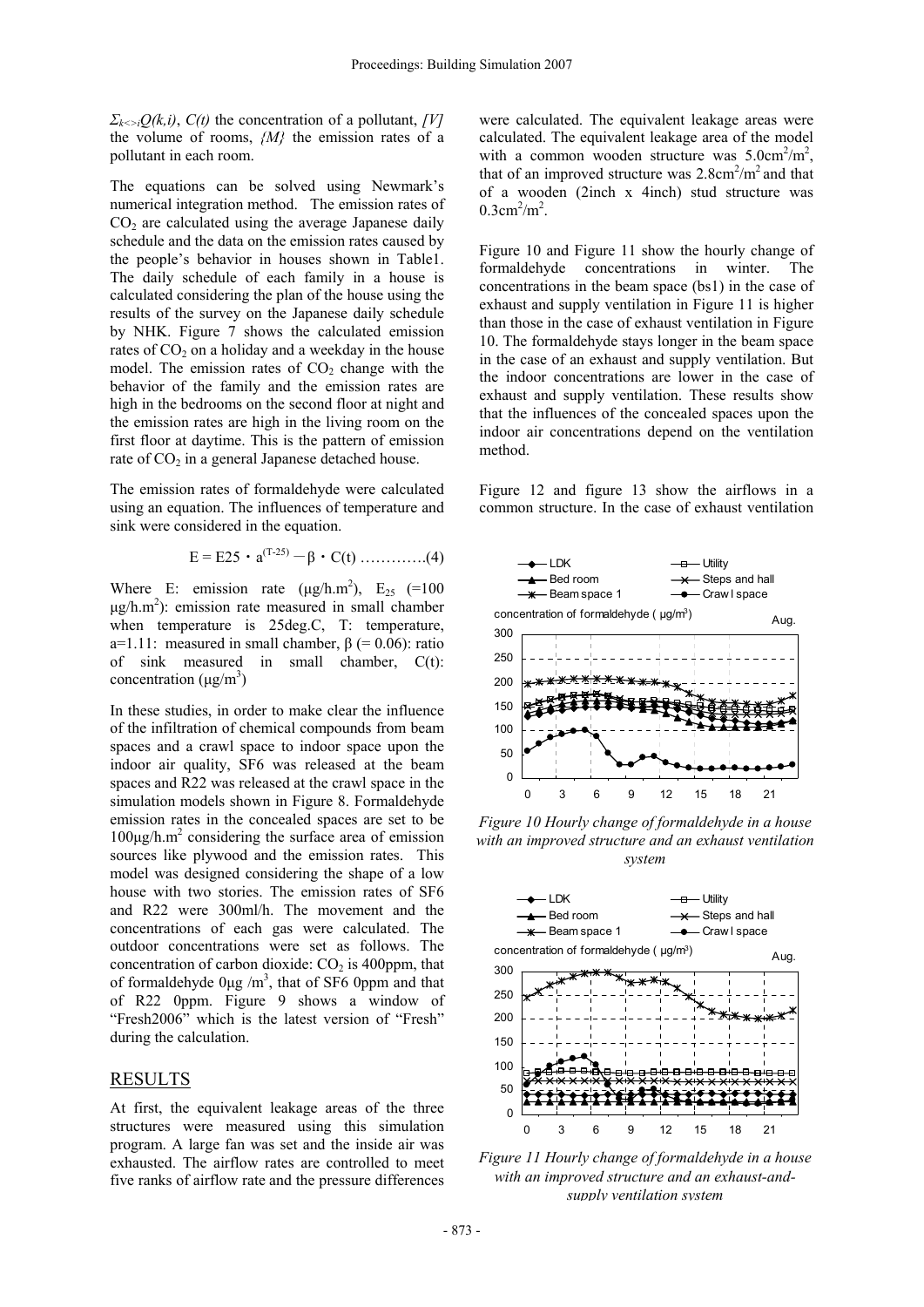ure: 5.5C Wind direction: 250.8deg Wind speed 95/01/01 00:30:00



*Figure 12 Calculated airflow rates in a common structure with an exhaust ventilation system* 

Ambient temperate<br>95/01/01 00:30:00 sture: 5.5C Wind direction: 250.8deg Wind speed: 3m/



*Figure 13 Calculated airflow rates in a common structure with an exhaust and supply ventilation system* 

in figure 12, the air goes from concealed spaces to indoor spaces. The air goes from the crawl space to the indoor space on the second floor through the wall and truss space (t1). Several routes from concealed spaces to indoor spaces are shown in these figures. In the case of exhaust and supply ventilation in figure13, these routes are also recognized.

Figure 14 and figure 15 show the airflow in the case of exhaust ventilation. The airflow rates through the above routes became lower in these airtight structures: an improved structure and a wooden (2 inch x 4 inch) stud structure. The airflow rates through these routes become very low in the cases of airtight structures.

Figure 16 shows the annual change of temperature difference and wind speed in Tokyo. Figure 17 shows the calculated airflow rates directly from the outside to indoor spaces. In mild seasons like June and September, some airflow rates became higher than in winter, because the windows were opened to make indoor climate comfortable. In mid-summer, the indoor spaces were cooled by air conditioner and

5.5C 95/01/01 00:30:00



*Figure 14 Calculated airflow rates in an improved structure with an exhaust ventilation system* 



*Figure 15 Calculated airflow rates in a wooden (2 inch x 4 inch) structure with an exhaust ventilation system* 



*Figure 16 Annual change of temperature difference and wind speed* 



*Figure 17 Airflow rates in an improved structure with an exhaust and supply ventilation system*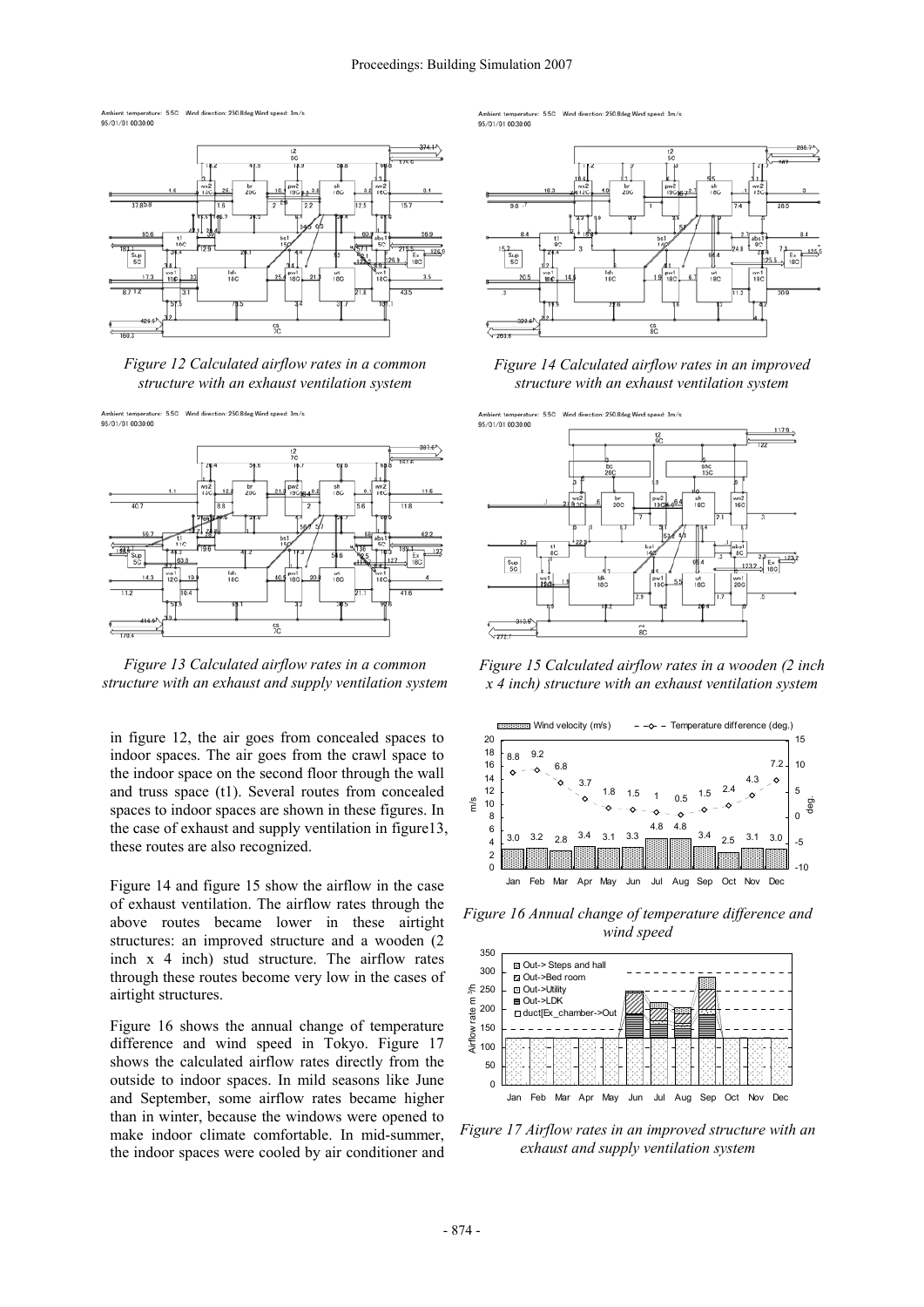these airflow rates became lower than those in mild seasons.

Figure 18 shows the annual change of calculated concentrations. These concentrations are monthly averages. The concentrations of carbon dioxide were steady and low. The concentrations in the bed room (br) were the highest because the air supply through the ventilator was not high enough. These characteristics were shown in common structures with many air leaks. The annual change of formaldehyde concentrations shows interesting characteristics. Generally, the concentrations decrease but the concentrations were high in summer except for the concentrations in bedroom that were high in the early months. These characteristics were based on the following mechanisms. The emission rate of formaldehyde increases with temperature. The emission ability declines with the integral volume of emission.

SF6 is released in the beam space (bs1). The concentrations of SF6 are low in summer and the concentrations in the bed room (br) are higher than those in the other spaces. In winter, the air supply to bed room is not high enough due to the large temperature difference but it becomes sufficient in mild seasons and summer. In the mild seasons the windows were opened. These change of conditions influenced the change of concentrations.

R22 is released in the crawl spaces (cs). The concentrations of R22 are lower than SF6 concentrations. The crawl spaces are connected to the outside through openings according to the building code to keep wooden structures. But the indoor concentrations are not zero. This result shows that it is necessary to keep the emission rates of chemical compounds like organic phosphorus insecticide low even in the crawl space.

Figure 19 shows the infiltration ratios from beam space to indoor space. The infiltration ratio accords to a ratio of the infiltration rate of gas to indoor spaces toward the emission rate in concealed spaces. The ratios are high in the cases of exhaust ventilation system and airtight structures. In these cases, indoor spaces are decompressed and pollutants are pulled inside from the concealed spaces. Therefore when the windows are opened, the ratios become lower. In the case of crawl spaces, the ratios are lower than those in the case of beam space.

Figure 20 shows the comparison of concentrations. In the case of carbon dioxide, the concentrations are higher with an exhaust ventilation system and an airtight structure. This tendency is much stronger in the case of formaldehyde, SF6 and R22 than in the case of carbon dioxide.

concentration of  $CO<sub>2</sub>$  (ppm)  $\cdots$   $\bullet$   $\cdots$  LDK  $-$  - $\bullet$  - Utility  $\cdots$   $\bullet$   $\cdots$  Brd room  $-$  - $\bullet$  - Steps and hall



*Figure 18 Calculated concentrations in an improved structure with an exhaust ventilation system* 

Infiltration ratios from beam spaces to indoor spaces



*Figure 19 Annual changes of infiltration ratios from the concealed spaces to indoor spaces*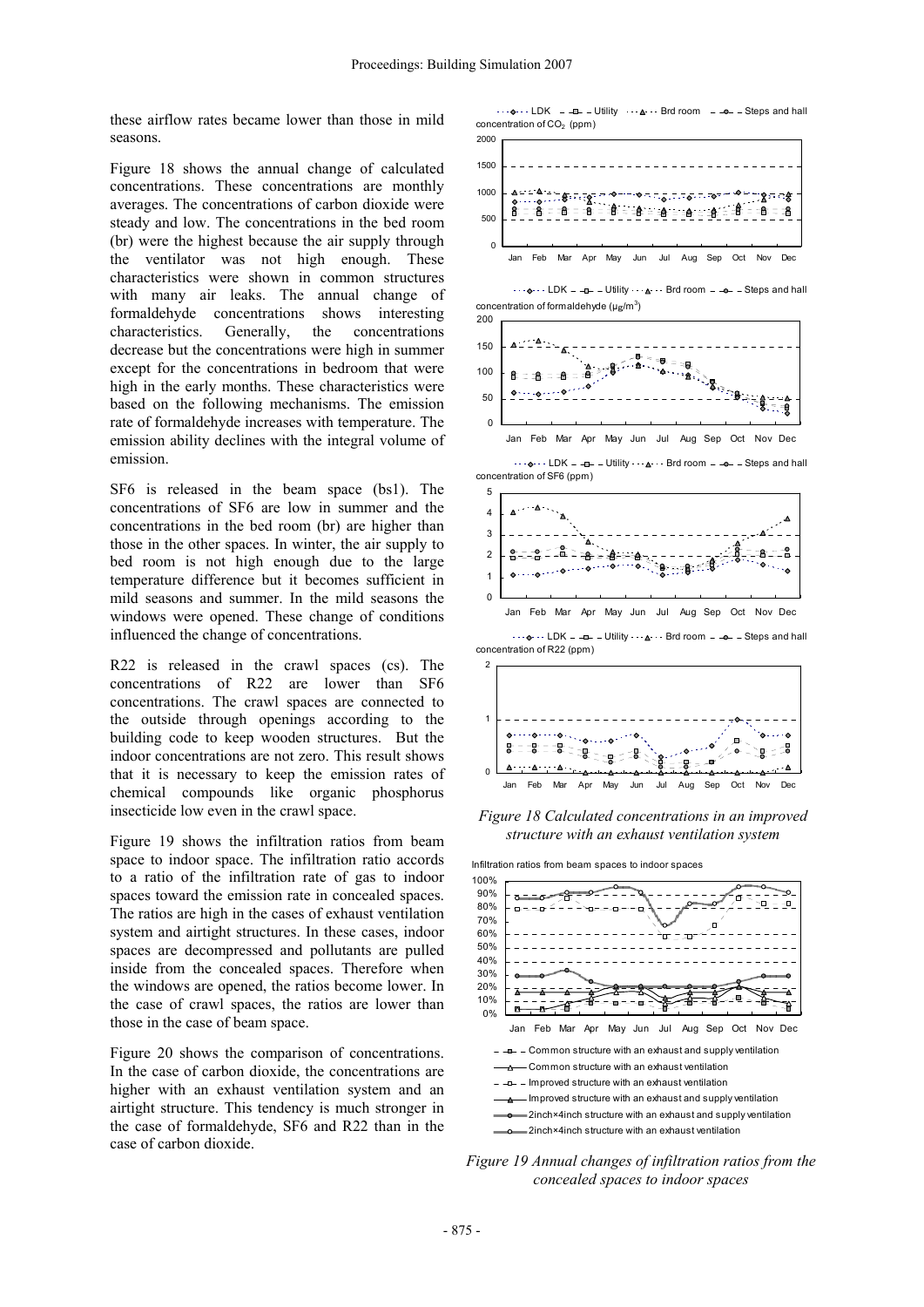Figure 21 shows the infiltration ratios from concealed spaces to indoor spaces. The figure shows the above-mentioned tendency too and shows that it is necessary to design ventilation routes considering

the air leaks and the emission of pollutants in the concealed spaces for better indoor air quality.

Lastly, the calculated infiltration ratios are compared



*Figure 20 Calculated indoor concentrations of each case study* 



*Figure 21 Infiltration ratios from the concealed spaces to indoor spaces in each case study* 



*Figure 22 Comparison between the calculated infiltration ratios and the measured ratios in real houses*